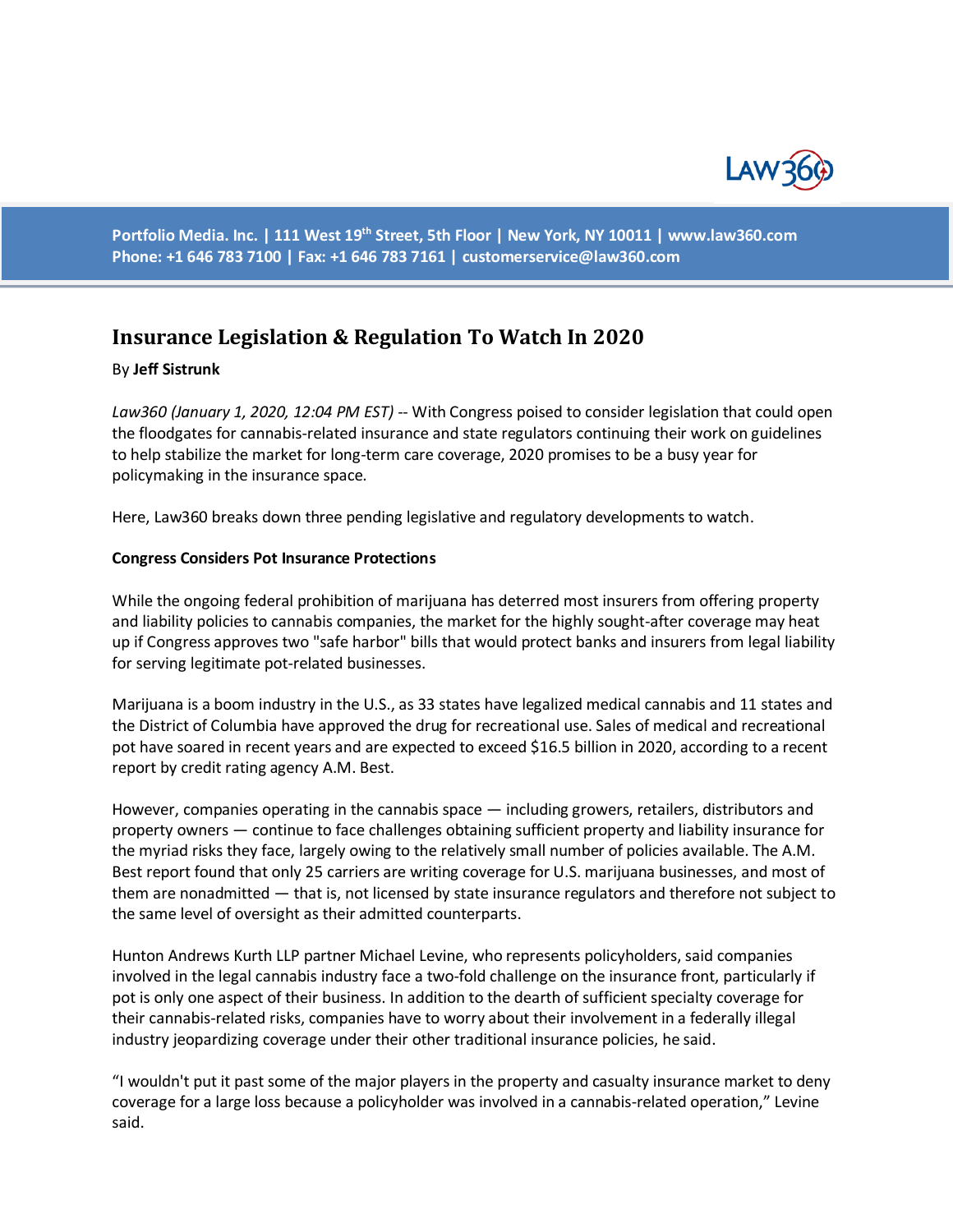But more insurance companies could soon warm to the idea of issuing cannabis-related coverage if Congress passes a pair of bipartisan bills that would protect banks and insurers from federal prosecution for providing services to pot companies operating legally under state law.

The first of the two bills, the SAFE Banking Act, was approved by the U.S. House of Representatives 321- 103 on Sept. 25. The measure, which must now be considered by the U.S. Senate, would protect the banking sector from legal liability for serving legitimate cannabis companies, including setting up bank accounts and payroll services.

The other bill, known as the CLAIM Act, was introduced in the House and Senate in July and now sits in committees in both chambers. The legislation would extend the same type of federal safe harbor contemplated by the SAFE Banking Act to insurance companies, agents and brokers that serve pot businesses.

The prospects of both bills remain unclear, given that the CLAIM Act is in its infancy and the SAFE Banking Act will face a tough test in the Senate, where lawmakers have expressed widely differing opinions on marijuana-related policy. Still, the fact that the two measures enjoy substantial bipartisan support is an encouraging sign, according to attorneys. In particular, the CLAIM Act could do some heavy lifting in expanding and stabilizing the market for cannabis-related coverage, Levine said.

"This bill goes a long way toward alleviating those concerns that may arise down the road," he said.

## **NAIC Aims to Stabilize Long-Term Care Market**

In March, the National Association of Insurance Commissioners — the standard-setting body for insurance regulators in the 50 states — established a task force charged with developing guidelines to address the pricing problems that have long bedeviled the market for long-term care insurance, or LTCI.

According to an NAIC study, about 7 million people in the U.S. are insured under LTCI policies, which help cover services required by individuals who cannot fully care for themselves, such as nursing home and assisted-living arrangements.

However, policies issued decades ago were largely underpriced, as insurers underestimated how long the policyholders would live and were not yet aware of the potential impact of degenerative cognitive conditions such as Alzheimer's disease, the association noted. Therefore, as policyholders began aging and making more claims, many insurers discovered that the premiums they had collected were insufficient to cover those claims payments.

In response, some of those insurers have sought to repeatedly raise their rates over the years. According to the NAIC, this has proven problematic, because many LTCI insurers sell policies to people across the country but must still seek approval for rate increases in each individual state — and some states are more resistant to signing off on those increases.

"In a state like California, where the insurance commissioner is an elected position, there is a natural tension between the commissioner and long-term care companies," explained Debevoise & Plimpton LLP partner Nicholas F. Potter, who co-chairs the firm's financial institutions group. "The commissioner would want to protect the interests of state residents, and may not have many domestic LTC companies to oversee, so would not necessarily favor rate increases that benefit the companies. Then some states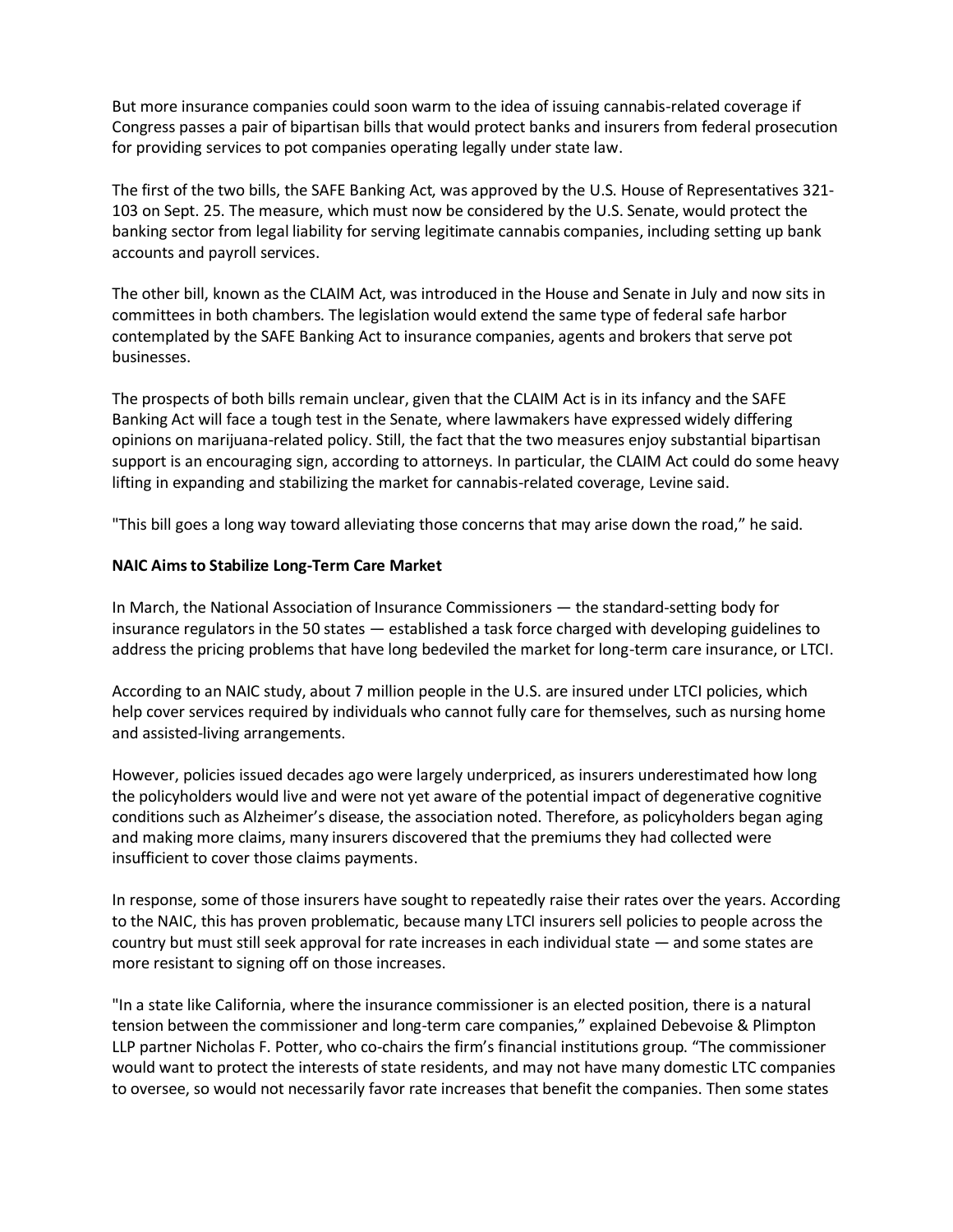that might otherwise be inclined to allow rate increases will not want to do that if large policyholder states are holding firm."

The NAIC's LTCI task force will try to tackle the problems presented by the states' wildly varying methods for reviewing rates on the policies by developing a "consistent national approach" that "results in actuarially appropriate increases being granted by the states," according to the association. In addition, the NAIC has said the group will explore options to "provide consumers with choices regarding modifications to LTCI contract benefits where policies are no longer affordable due to rate increases."

"The question is, can a product be developed that will provide meaningful benefits but is still affordable?" NAIC President Eric Cioppa told Law360 in an interview in May**.**

The task force is expected to deliver its proposals to the NAIC's executive committee before the association's fall meeting in November.

## **NAIC Grapples With Big Data**

The NAIC will also continue its years-long effort to determine if additional regulations are necessary to police insurers' use of so-called big data in underwriting.

Big data is a broad catchall term that refers to everything from databases of information on policyholders' driving habits and lifestyle choices to computerized models that predict properties' susceptibility to natural disasters. According to the NAIC, insurers are increasingly using big data to underwrite and price policies in every line of coverage, including auto, home and life insurance.

In 2016, the NAIC commissioned a dedicated "working group" to study insurers' use of big data and, if necessary, "recommend modifications to model laws and/or regulations regarding marketing, rating, underwriting and claims, regulation of data vendors and brokers, regulatory reporting requirements and consumer disclosure requirements."

The working group currently doesn't have a set deadline for developing and presenting its proposals to the NAIC.

Morgan Lewis & Bockius LLP partner Scott Fischer, who previously served as the executive deputy superintendent for insurance at the New York Department of Financial Services, told Law360 that it will likely take a while for the NAIC to fully get a handle on big data, given its increasing prevalence across the insurance industry.

"The biggest issue for regulators with big data will be, what do we want to [do] about the collection of data? There are many questions tied to that," Fischer said. "Who holds the data? Who can alter the data? What can be done with the data? The list goes on and on."

Big data proponents have asserted that insurers' use of large databases of information will result in more accurate pricing of policies.

"It has the potential to improve pricing for a vast majority of customers," Fischer said. "As insurers use more data, they will be able to focus not just on indemnification, but on prevention as well."